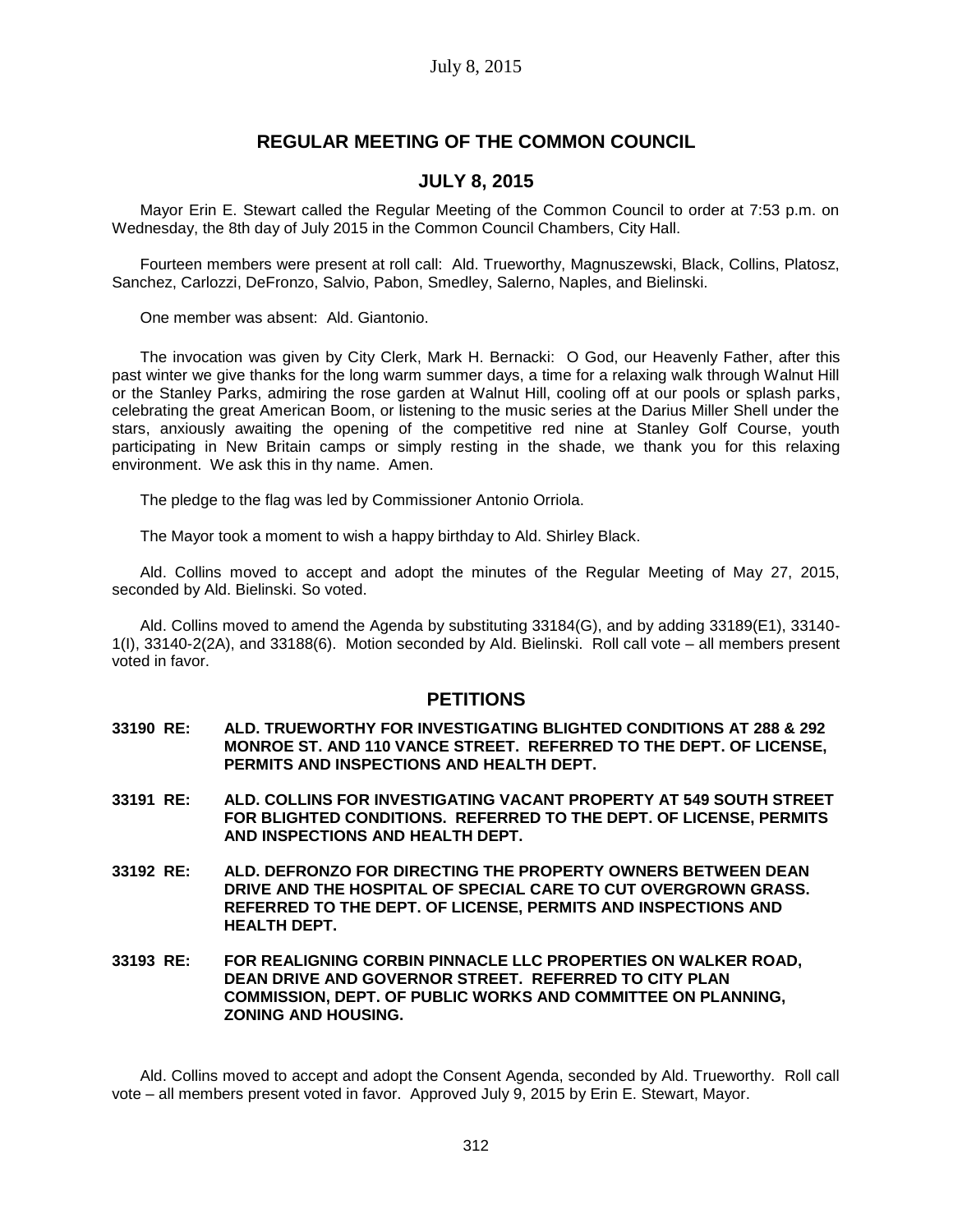# **CONSENT AGENDA**

# **CITY CLERK**

## **33179 RE: CLAIMS FOR INJURIES AND/OR PROPERTY DAMAGE**

To Her Honor, the Mayor, and the Common Council of the City of New Britain: the undersigned beg leave to report the following:

## CLAIMANTS NAME

- Caraballo, Nydia
- Gawecki, Leszek

Mark H. Bernacki City Clerk

# **PURCHASING DEPARTMENT**

#### **33180 RE: UNLEADED GASOLINE FOR THE PUBLIC WORKS DEPARTMENT**

To Her Honor, the Mayor, and the Common Council of the City of New Britain: the undersigned beg leave to report the following:

Public Bid No. 3830 was solicited and received in accordance with the Purchasing Ordinances of the City of New Britain for Unleaded Gasoline for the Public Works Department. Funding is available for this purchase within the Public Works Department's Account Number 001315006-5624, General Fund, Gasoline/Oil/Grease.

Invitations to bid were solicited and the bid was duly advertised in the New Britain Herald Newspaper, the City and State of Connecticut's Department of Administration Services websites and mailed to fourteen (14) Unleaded Gas Supplier Companies. The Purchasing Agent did not receive any letters from the Unleaded Gas Supplier Companies on the mailing list who indicated they could not provide a response to the bid request. The responses received are on file in the Town Clerk's Office.

The bids were reviewed for conformance to specifications by the Public Works Administration and the Purchasing Agent. Therefore the Director of Public Works is recommending that the Bid for 87 Octane Unleaded Gasoline, at a fixed cost, be awarded to East River Energy of Guilford, CT. who submitted the lowest price per gallon. Because of the volatility of the energy market, per Resolution 31880, the Purchasing Agent was able to lock in the price and awarded the bid to East River Energy at a fixed price of \$2.1346 per gallon, that includes all taxes, for the 87 Octane Unleaded Gasoline from June 25, 2015 to June 24, 2016. This price is \$.8074 per gallon cheaper then what the City was paying for the 87 Octane Unleaded Gasoline the last time it was put out to bid.

## Jack Pieper Purchasing Agent

#### **33181 RE: NEW MOBILE STAGE FOR THE PARKS AND RECREATION DEPT.**

To Her Honor, the Mayor, and the Common Council of the City of New Britain: the undersigned beg leave to report the following:

In accordance with City Code of Ordinances, Chapter 2, Article VIII, Division 1, Section 2-538 (a), a purchase order was requested by the Parks, Recreation and Community Services Department for the following under the Federal Government's GSA Cooperative Purchasing Plan:

| Supplier                  | Item         | Quantity | Price        |
|---------------------------|--------------|----------|--------------|
| <b>Wenger Corporation</b> | Mobile Stage |          | \$153,309.00 |
| Owatonna, MN.             |              |          |              |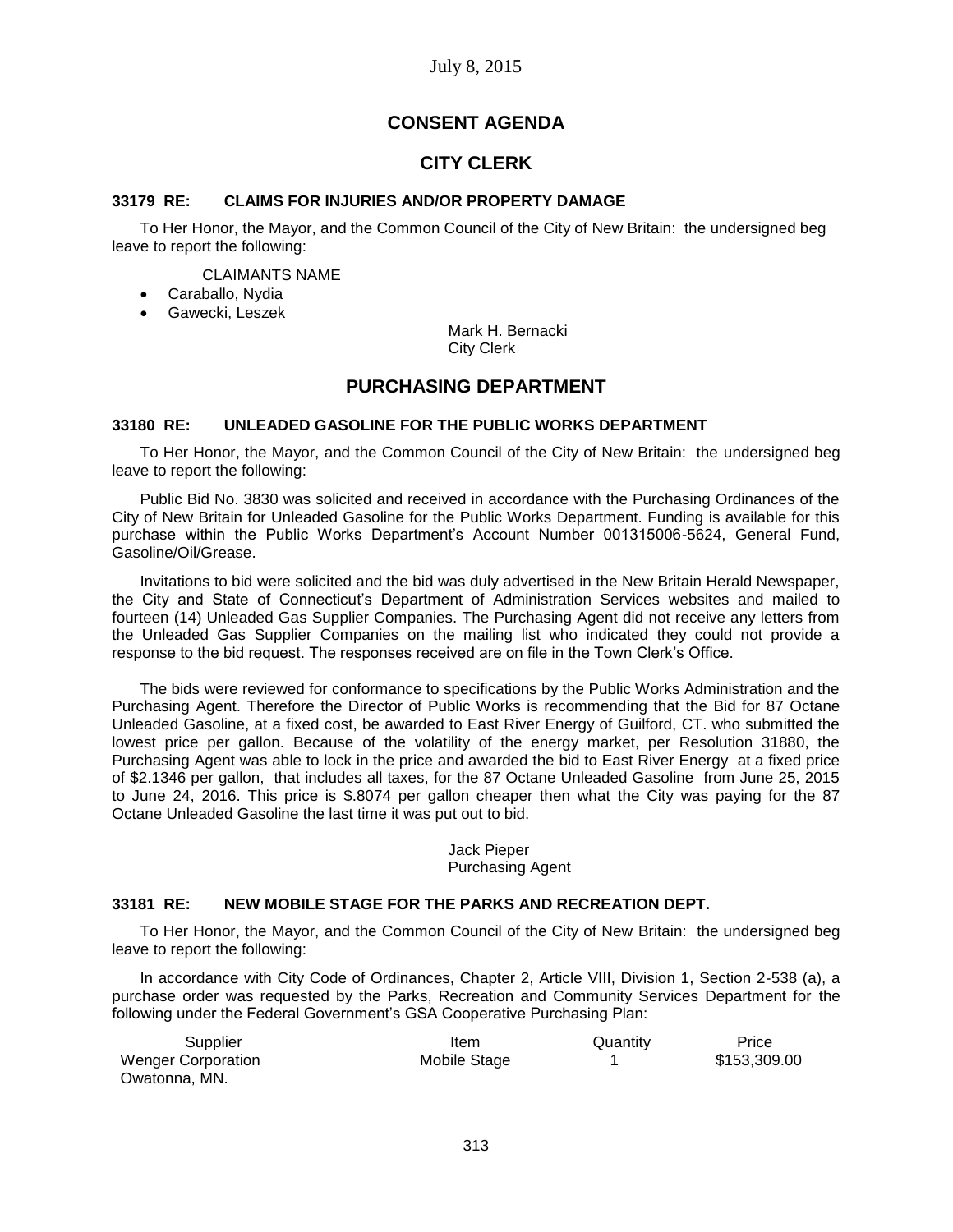The Parks, Recreation and Community Services Department requested the purchase of a new Mobile Stage utilizing the Federal Government's Contract Award GS-07F-9062G. The Parks, Recreation and Community Services Department's existing Mobile Stage is thirty (30) years old and has outlived its useful life. Some sections of the existing Mobile Stage are rusted and falling apart. Replacement parts to make the needed repairs are becoming difficult to find and some are no longer available. The existing Mobile Stage has become unsafe to use. The Mobile Stage is utilized by the Parks, Recreation and Community Services Department at all of the City's special events that they conduct. Funds for this purchase was approved by the Common Council at their June 27, 2013 meeting, Resolution 32387-1, Appropriation and Bond Authorization, Fiscal Year 2014, for the purchase of various Capital Equipment and is available in account number, 0041500114-57032, Capital Equipment, Public Works, Portable Stage.

RESOLVED: That the Purchasing Agent is hereby authorized to issue a purchase order for \$153,309.00 to the Wenger Corporation of Owatonna, MN for the purchase of a new Mobile Stage for the Parks, Recreation and Community Services Department, utilizing the Federal Government's Cooperative Purchasing Plan, Contract Award #GS-07F-9062G.

#### Jack Pieper Purchasing Agent

## **33182 RE: INFLUENZA VIRUS VACCINES FOR THE HEALTH DEPARTMENT**

To Her Honor, the Mayor, and the Common Council of the City of New Britain: the undersigned beg leave to report the following:

In accordance with City Code of Ordinances, Chapter 2, Article VIII, Division 1, Section 2-538 (a), a purchase order was requested by the Health Department, Nursing Division, for the following under the State of Connecticut's Cooperative Purchasing Plan:

| Supplier               | Description        | Quantity  | Unit Price | <b>Total Price</b> |
|------------------------|--------------------|-----------|------------|--------------------|
| <b>FFF Enterprises</b> | Influenza Vaccines | 900 Doses | \$16.05    | \$14,445.00        |
| Temecula, CA.          |                    |           |            |                    |

The New Britain Health Department, Nursing Division, requested the purchase of 900 Doses of Influenza Virus Vaccine utilizing the State of Connecticut Contract Award, 15PSX0039. The Health Department's primary objective is to promote good health and prevent disease. The Health Department does this by providing influenza vaccinations to all individuals interested in receiving this service. FFF Enterprises requests that a purchase order be issued to them prior to August 01, 2015 for the upcoming flu season. This will enable FFF Enterprises to produce an adequate supply of influenza vaccinations and have them delivered to the Health Department prior to the commencement of the inoculation program, October through mid-November. Funding is available for this purchase within the Health's Department's Account Number, 001522002-5336, Nursing, Other Purchasing Services.

RESOLVED: That the Purchasing Agent is hereby authorized to issue a purchase order for \$14,445.00 to FFF Enterprises of Temecula, CA for the purchase of 900 Doses of Influenza Vaccines for the Health Department, Nursing Division, utilizing the State of Connecticut's Cooperative Purchasing Plan, Contract Award # 15PSX0039.

#### Jack Pieper Purchasing Agent

#### **33183 RE: ELECTRICAL VEHICLE CHARGING STATION FOR THE PUBLIC WORKS DEPT.**

To Her Honor, the Mayor, and the Common Council of the City of New Britain: the undersigned beg leave to report the following:

In accordance with City Code of Ordinances, Chapter 2, Article VIII, Division 1, Section 2-538 (a), purchase orders were requested by the Public Works Department for the following under the State of Connecticut's Cooperative Purchasing Plan: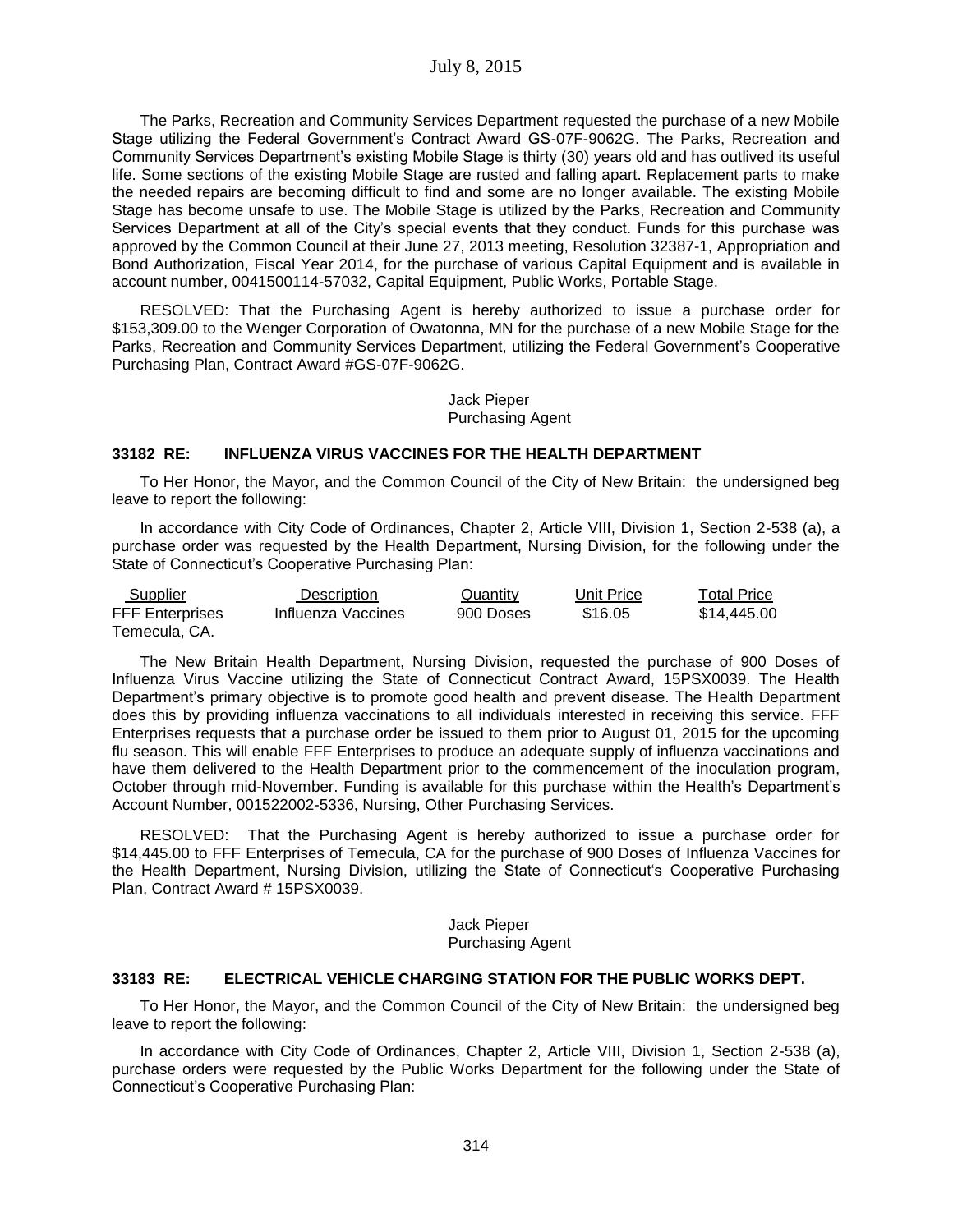| Supplier                                     | Item                                                             | QTY | Each                     | Price                    |
|----------------------------------------------|------------------------------------------------------------------|-----|--------------------------|--------------------------|
| EVSA, LLC<br>Enfield CT.                     | Single Vehicle Charging Station<br>Dual Vehicle Charging Station | 4   | \$2,307.00<br>\$5,043.00 | \$9,228.00<br>\$5,043.00 |
| Newington Electric Company<br>Newington, CT. | Installation of the Vehicle Charging Stations                    |     | \$29,760.00              |                          |
|                                              |                                                                  |     | Total Price              | \$44,031,00              |

The Public Works Department requested the Purchase and Installation of Electrical Vehicle Charging Stations utilizing the State of Connecticut's Contract awards, 13PSX0316 for the purchase of the Electrical Vehicle Charging Stations and 13PSX0235 for the Installation of the Electrical Vehicle Charging Stations. The Single Electrical Vehicle Charging Stations will be installed at the Szczesney and Blogoslawski Parking Garages and the Duel Electrical Vehicle Charging Station at the surface parking lot near the Police Station. A grant of \$30,000.00 for the purchase and installation of the charging stations was received by the City from the State of Connecticut Department of Energy and Environmental Protection for Municipal and State Agency Electrical Charging Station reimbursement and a grant of \$15,000.00 from Eversource for the Bright Ideas Grant for the purchase and installation of the Charging Stations for a total of \$45,000.00. Funding for these purchases are within the Public Works Department's account number 255315014-5454,DEEP/Eversource Charging Station Grant, Construction Contracts.

RESOLVED: That the Purchasing Agent is hereby authorized to issue a purchase order for \$14,271.00 to the EVSA, LLC of Enfield, CT for the purchase of four (4) Single and One (1) Dual Vehicle Charging Stations utilizing the State of Connecticut's Cooperative Purchasing Plan 13PSX0316 and a purchase order to Newington Electric Company of Newington, CT for the installation of the Vehicle Charging Stations utilizing the State of Connecticut's Cooperative Purchasing Plan 13PSX0235 for the Public Works Department.

> Jack Pieper Purchasing Agent

## **33189 RE: PURCHASING REPORT FOR BID THRESHOLD ITEMS**

To Her Honor, the Mayor, and the Common Council of the City of New Britain: the undersigned beg leave to report the following:

In accordance with the New Britain Code of Ordinances, Section 2-566, a monthly report of purchases between \$500 and \$7,500 shall be provided to the Common Council. The report shall include a detailed description of items or services purchased, name of vendor, owner of business and dollar amount spent on each individual purchase as well as the aggregate total of spend to date for the fiscal year.

The Finance Department, Purchasing Division has provided an electronic list of purchases for the Month of June 2015. This document is available in the Council office for review by Council members.

Acceptance and adoption is respectfully requested.

#### Jack Pieper Purchasing Agent

# **COMMITTEE ON ADMINISTRATION, FINANCE AND LAW**

#### **33157-1 RE: PROPOSED AMENDMENT TO SEC. 2-44.1 OF THE ORDINANCES REQUIRING 2 DAYS BETWEEN THE HOLDING OF A BONDING SUBCOMMITTEE MEETING AND COMMON COUNCIL SPECIAL MEETING**

To Her Honor, the Mayor, and the Common Council of the City of New Britain: the undersigned beg leave to report the following:

The Committee on Administration, Finance and Law at a regular meeting and public hearing held on Wednesday evening, July 1, 2015, at 7:00 PM in the Council Chambers, to which was referred the matter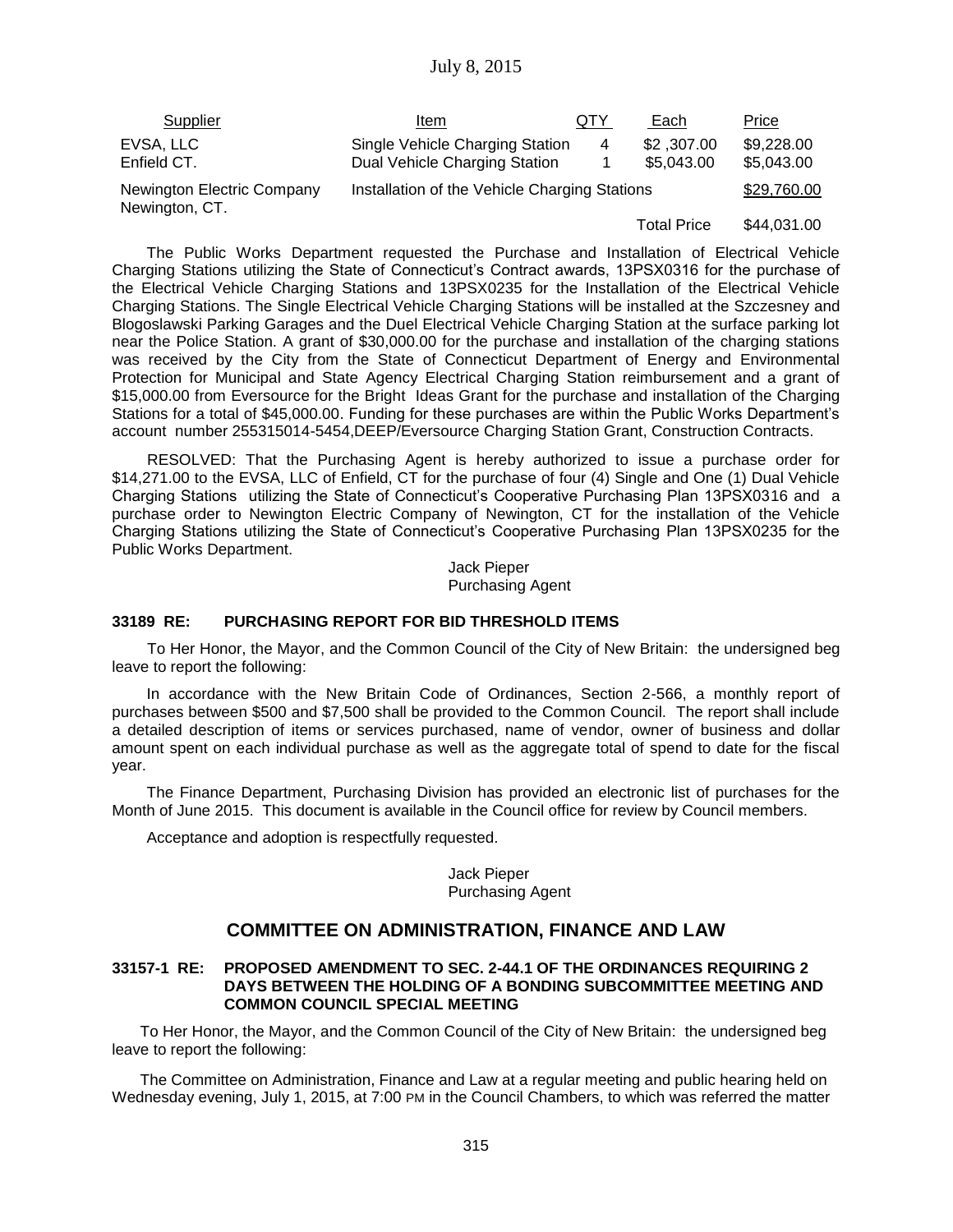of resolution #33157 – Amend Sec. 2-44.1 of the Code of Ordinances to set a required amount of time between the holding of a Bonding Subcommittee meeting and a Common Council special meeting, voted to accept as amended and recommend that the following amended resolution be referred back to the Common Council with a favorable recommendation.

> Alderman David DeFronzo Chair

# **CLAIMS COMMITTEE**

### **33184 RE: SETTLEMENT OF CLAIMS VASILIOS FILINTARAKIS, FAYNA BIRNBAUM**

To Her Honor, the Mayor, and the Common Council of the City of New Britain: the undersigned beg leave to report the following:

 The Standing Claims Subcommittee of the Committee on Administration, Finance and Law at a regular meeting held on Wednesday evening, July 1, 2015, at 6:00 PM in Room 201, City Hall, having held public hearings and made investigations of said claims, respectfully begs leave to recommend the following:

- A. RESOLVED; that the sum of \$8,621.64 be paid to Vasilios Filintarakis of 127 Wynola Avenue, New Britain, in full settlement of his claim of property damages sustained as a result of a City sewer line obstruction on April 21, 2015.
- B. RESOLVED; that the sum of \$2,226.86 be paid to Fayna Birnbaum of 55 Kenwood Drive, New Britain, in full settlement of her claim of property damages sustained as a result of driving over a rock in the Stanley Golf Course parking lot on May 29, 2015.

Alderman Carlo Carlozzi, Jr. **Chair** 

# **COMMITTEE ON PLANNING, ZONING AND HOUSING**

#### **33138-1 RE: PROPOSED AMENDMENT TO THE ORDINANCES TO ALLOW FOR AN OFF-CAMPUS HOUSING PERMIT PROCESS, AN ANNUAL PERMIT FEE AND TO LIMIT THE NUMBER OF STUDENT RENTERS PER DWELLING UNIT**

To Her Honor, the Mayor, and the Common Council of the City of New Britain: the undersigned beg leave to report the following:

The Committee on Planning, Zoning and Housing held a special meeting and public hearing on Tuesday, June 23, 2015, at 7:00 PM in the Council Chambers, to which was referred the matter of item #33138, proposed amendment to the Code of Ordinances to allow for an off-campus housing permit process, an annual permit fee and to limit the number of student renters allowed per dwelling/unit, voted to accept as amended and refer back to the Common Council as amended with a neutral recommendation.

> Alderman Carlo Carlozzi, Jr. **Chair**

## **33140-1 RE: PROPOSED SALE OF 180 NORTH STREET TO THE FRIENDSHIP SERVICE CENTER OF NEW BRITAIN, INC.**

To Her Honor, the Mayor, and the Common Council of the City of New Britain: the undersigned beg leave to report the following:

The Committee on Planning, Zoning and Housing held a regular meeting on Tuesday, July 7, 2015, at 7:00 pm in the Council Chambers, to which was referred the matter of item #33140, sale of 180 North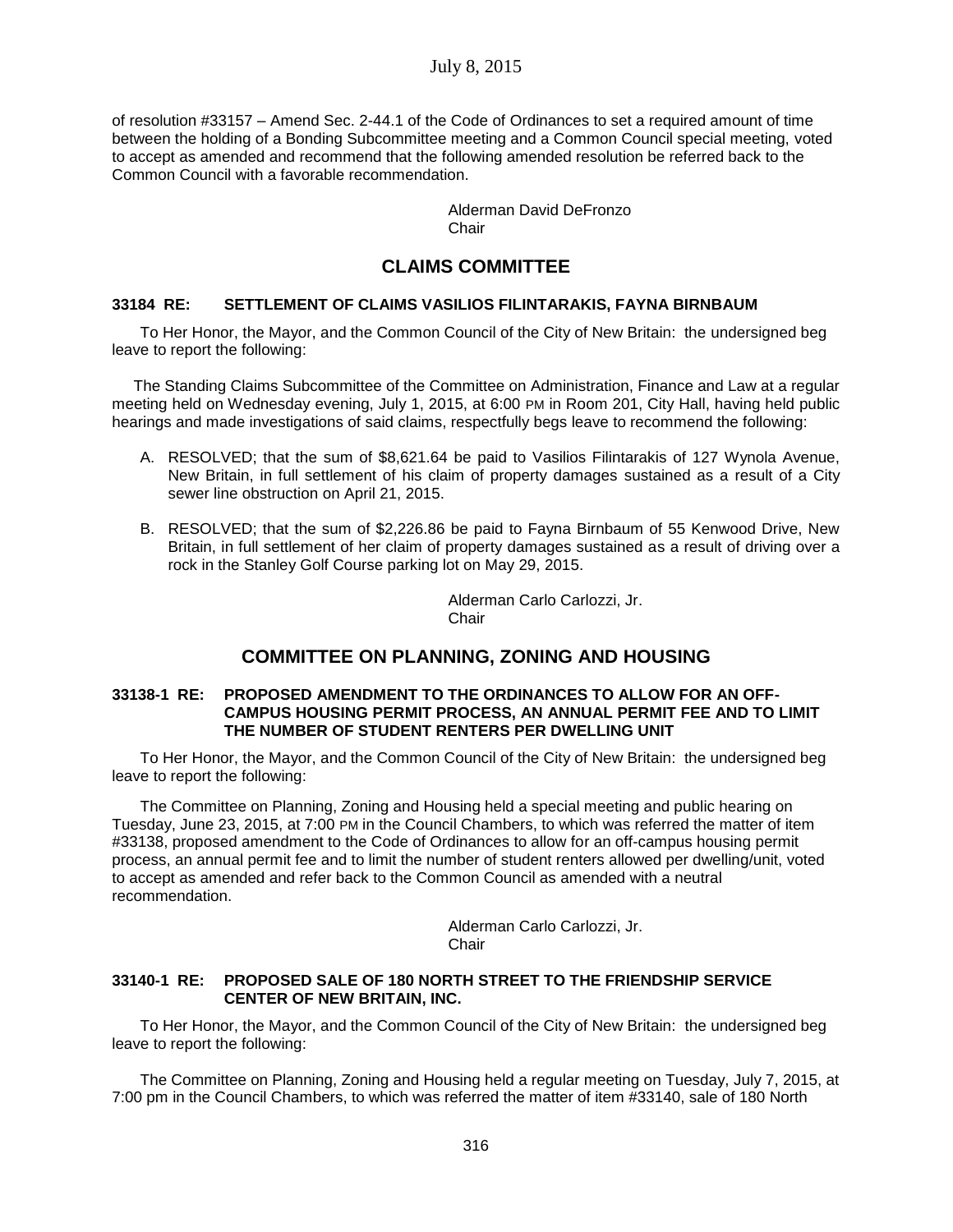Street to the Friendship Service Center of New Britain, Inc., voted to accept and refer back to the Common Council with a favorable recommendation.

> Alderman Carlo Carlozzi, Jr. **Chair**

## **RESOLUTIONS RETURNED FROM COMMITTEE**

#### **33157-2 RE: AMENDMENT TO SEC. 2-44.1 OF THE ORDINANCES REQUIRING 2 DAYS BETWEEN THE HOLDING OF A BONDING SUBCOMMITTEE MEETING AND COMMON COUNCIL SPECIAL MEETING**

To Her Honor, the Mayor, and the Common Council of the City of New Britain: the undersigned beg leave to recommend the adoption of the following:

Resolution Summary: INTENT AND PURPOSE: To amend Section 2-44.1 of the Code or Ordinances to require 3 2 days between the holding of a bonding subcommittee meeting and Common Council special meeting.

BE IT ORDAINED BY THE COMMON COUNCIL OF THE CITY OF NEW BRITAIN that Chapter 2, Section 2-44.1of the Code of Ordinances City of New Britain, be amended as follows: (inserted text appears in underline; deleted text appears in strikethrough; new sections begin with the word [new]):

Sec. 2-44.1 Standing bonding subcommittee.

- (a) Establishment; composition; chairperson. There is hereby created a standing bonding subcommittee of the committee on administration, finance and law. Such standing bonding subcommittee shall consist of all members of the committee on administration, finance and law and the common council shall appoint these members. The committee shall also contain two (2) members of the board of finance and taxation who shall be appointed by the mayor with the consent of the common council. The chairperson of the standing bonding subcommittee shall be the same as the chairperson of the committee on administration, finance and law. The mayor or the chair of the committee on administration, finance and law shall have the authority to call meetings of the standing bonding subcommittee.
- (b) Duties. The bonding committee shall examine all public works projects, capital improvement projects, school building projects, accrued liabilities and all other projects in the city for which bonding has been proposed and referred by the mayor. The committee shall report its recommendations concerning such projects to the common council and the mayor within sixty (60) days of the referral of those projects to the bonding committee.
- (c) Bond authorization and adoption. The bonding committee shall present a report regarding its bond appropriation recommendation to the common council at a special meeting, to be held no sooner than three (3) two (2) days after the meeting of the bonding committee, called specifically to act upon such recommendation and bond resolution.
- (d) Public notice. Publication of a notice in a newspaper circulated in the city as well as being posted on the City of New Britain website, shall be made at least forty-eight (48) hours prior to the special meeting of the common council, which notice shall contain the date, time and location and the proposed recommendation and bond resolution.
- (e) Sale of notes and bonds. The mayor and treasurer shall have the authority to borrow in the name of the city, by obligations signed by the mayor and countersigned by the treasurer, such sums of as in their opinion may be needed to defray bond appropriations which have been authorized. Such borrowings in the form of bond anticipation notes, revenue or general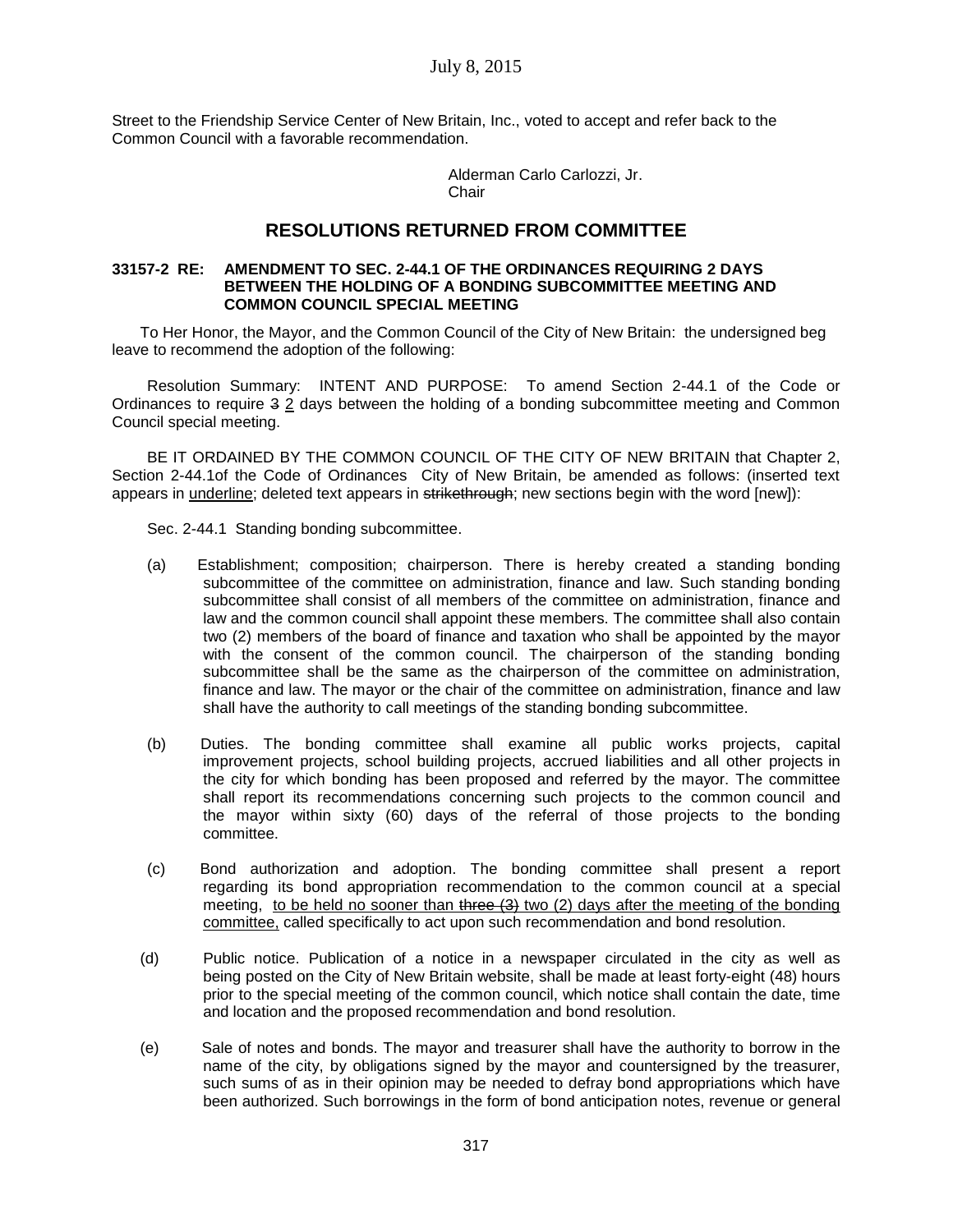obligation bonds may at the discretion of the mayor be sold through on a negotiated sale basis or through competitive bid, whichever is deemed to be in the best interest of the city.

### Alderman Michael Trueworthy

Ald. Trueworthy moved to accept and adopt, seconded by Ald. Bielinski. RESOLUTION ADOPTED with Ald. Salvio Opposed. Approved July 9, 2015 by Mayor Erin E. Stewart.

#### **33138-2 RE: AMENDMENT TO SEC. 13-90 OF THE ORDINANCES TO ALLOW FOR AN OFF-CAMPUS HOUSING PERMIT PROCESS, AN ANNUAL PERMIT FEE AND TO LIMIT THE NUMBER OF STUDENT RENTERS ALLOWED PER DWELLING/UNIT TO THREE**

*Proposed Amendment on File in Town Clerk's Office.*

Ald. Naples moved to accept and refer back to the Committee on Planning, Zoning and Housing, seconded by Ald. Bielinski. So voted. RESOLUTION REFERRED. Approved July 9, 2015 by Mayor Erin E. Stewart.

## **33140-2 RE: THE SALE OF 180 NORTH STREET TO THE FRIENDSHIP SERVICE CENTER OF NEW BRITAIN, INC. FOR NOT LESS THAN \$10,000**

To Her Honor, the Mayor, and the Common Council of the City of New Britain: the undersigned beg leave to recommend the adoption of the following:

WHEREAS, the City of New Britain has in its inventory certain surplus real property; and

WHEREAS, 180 North Street is one such property; and

WHEREAS, the City continues to maintain and incur costs for the upkeep of this property; and

WHEREAS, the City has received a proposal for the purchase and development of this property from The Friendship Service Center of New Britain, Inc.; and

WHEREAS, the Friendship Service Center of New Britain, Inc. provides services to the poor and needy through the ownership of affordable and supportive housing; and

WHEREAS, it is in the best interest of the City of New Britain to consider this proposal; now, therefore, be it

RESOLVED, that Erin E. Stewart, Mayor be and is hereby authorized to execute on behalf of the City of New Britain a purchase and sales agreement with The Friendship Service Center of New Britain, Inc. for the property known as 180 North Street and to execute any and all documents necessary for the conveyance of said property in accordance with the terms of said agreement at a price of not less than Ten Thousand Dollars (\$10,000.00).

RESOLVED, that Erin E. Stewart, Mayor negotiate on behalf of the City of New Britain as part of the purchase and sales agreement with The Friendship Service Center of New Britain, Inc. a reverter to buy back time period to allow the City of New Britain to revest title if the Friendship Service Center fails to construct the housing units within the negotiated time period.

> Alderman Jamie Giantonio Ald. Wilfredo Pabon

Ald. Pabon moved to accept and adopt, seconded by Ald. Sanchez. Ald. Bielinski moved to amend by adding a second RESOLVED paragraph containing a reverter or buy back clause, seconded by Ald. Trueworthy. Amendment carried by voice vote. Resolution, as amended once, accepted and adopted with Ald. Carlozzi opposed. Approved July 9, 2015 by Mayor Erin E. Stewart.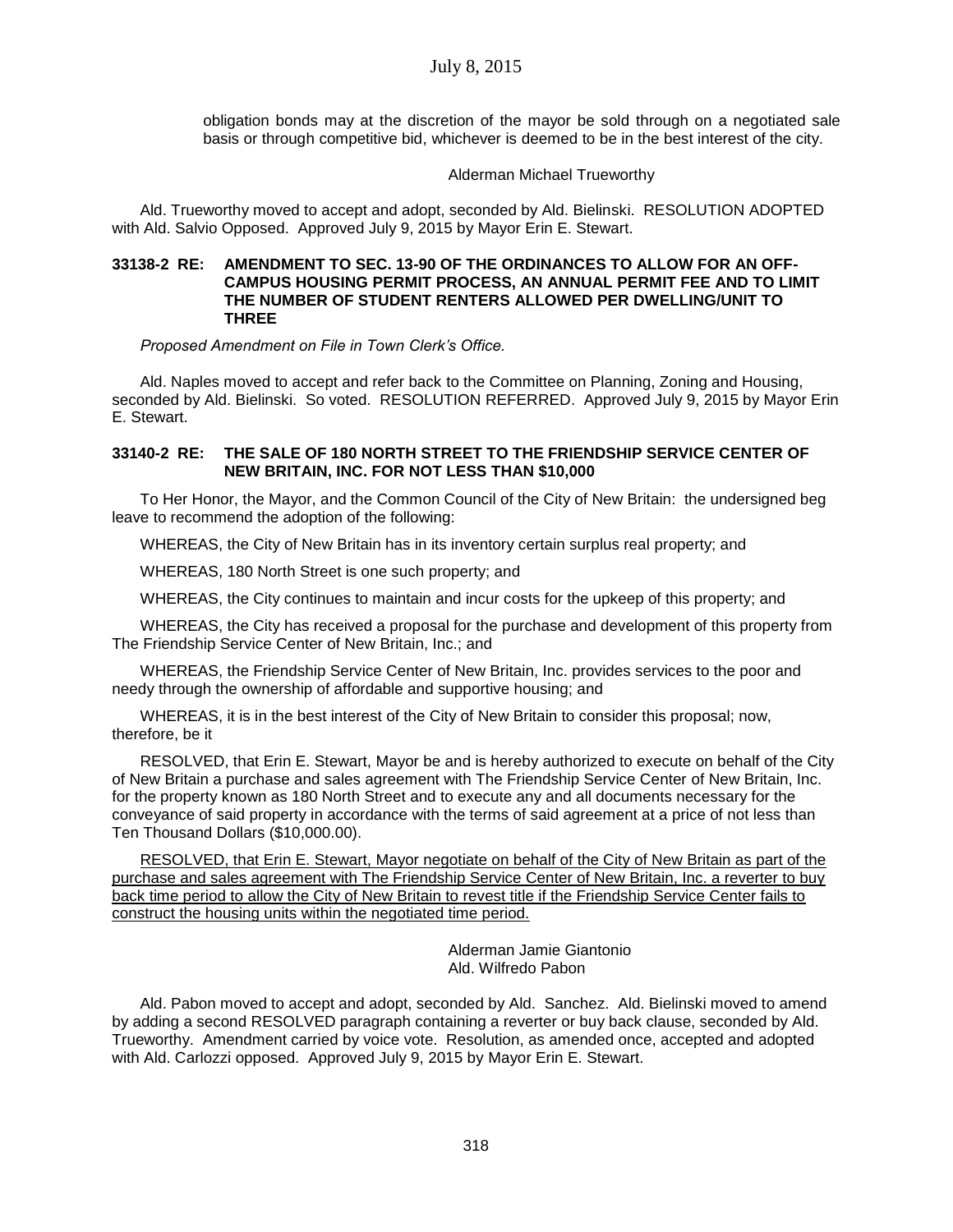## **NEW BUSINESS**

## **RESOLUTIONS**

#### **33185 RE: PUERTO RICAN FESTIVAL**

To Her Honor, the Mayor, and the Common Council of the City of New Britain: the undersigned beg leave to recommend the adoption of the following:

RESOLVED; by the Common Council of the City of New Britain that the Mayor be and is hereby authorized to issue to the Puerto Rican Social and Cultural Festival of New Britain, said licenses as may be issued under Chapter 5, Section 5-16 through 5-22, of the Code of Ordinances, for Saturday, September 12, 2015, for the purpose of conducting an annual Puerto Rican Festival on High Street. The organization is also requesting that the Police Department allow the closure of High Street, between Broad Street and Lafayette Street.

#### Alderman Adam Platosz

Ald. Platosz moved to accept and refer to the License Committee, seconded by Ald. Pabon. So voted. Approved July 9, 2015 by Mayor Erin E. Stewart.

#### **33186 RE: NEW BRITAIN UKRAINIAN FESTIVAL**

To Her Honor, the Mayor, and the Common Council of the City of New Britain: the undersigned beg leave to recommend the adoption of the following:

RESOLVED; by the Common Council of the City of New Britain that the Mayor be and is hereby authorized to issue to the St. Josaphat's Ukrainian Catholic Church said license as may be issued under Chapter 5, Section 5-16 through 5-22, of the Code of Ordinances for Saturday, September 19, 2015, for the purpose of conducting their ninth annual "New Britain Ukrainian Festival" at the Polanka-Falcon Field, Farmington Avenue, New Britain, Connecticut.

#### Alderman Adam Platosz

Ald. Platosz moved to accept and refer to the License Committee, seconded by Ald. Bielinski. So voted. Approved July 9, 2015 by Mayor Erin E. Stewart.

#### **33187 RE: PROPOSED AMENDMENT TO SEC. 22-20 OF THE ORDINANCES INCREASING THE PROPERTY TAX EXEMPTION AMOUNT FOR QUALIFIED VETERANS AND QUALIFIED SURVIVING SPOUSES OF VETERANS FROM \$5,000 TO \$10,000**

*Proposed Amendment on File in Town Clerk's Office.*

Ald. Trueworthy moved to accept and refer to the Committee on Administration, Finance and Law, seconded by Ald. Collins. So voted. Approved July 9, 2015 by Mayor Erin E. Stewart.

#### **33188 RE: BUDGET AMENDMENT – GENERAL FUND \$2,000**

To Her Honor, the Mayor, and the Common Council of the City of New Britain: the undersigned beg leave to recommend the adoption of the following:

Overview: The purpose of this resolution is to amend the FY 16 General Fund budget for the cost of filing citation violations with the Clerk of the Superior Court and the corresponding revenue associated with collecting the outstanding fees. In the past, the cost for these services would come out of Corporation Counsel's budget. As the amount of citation violations has increased substantially and have come primarily from the Building Department, the increase in Building Professional Services is requested.